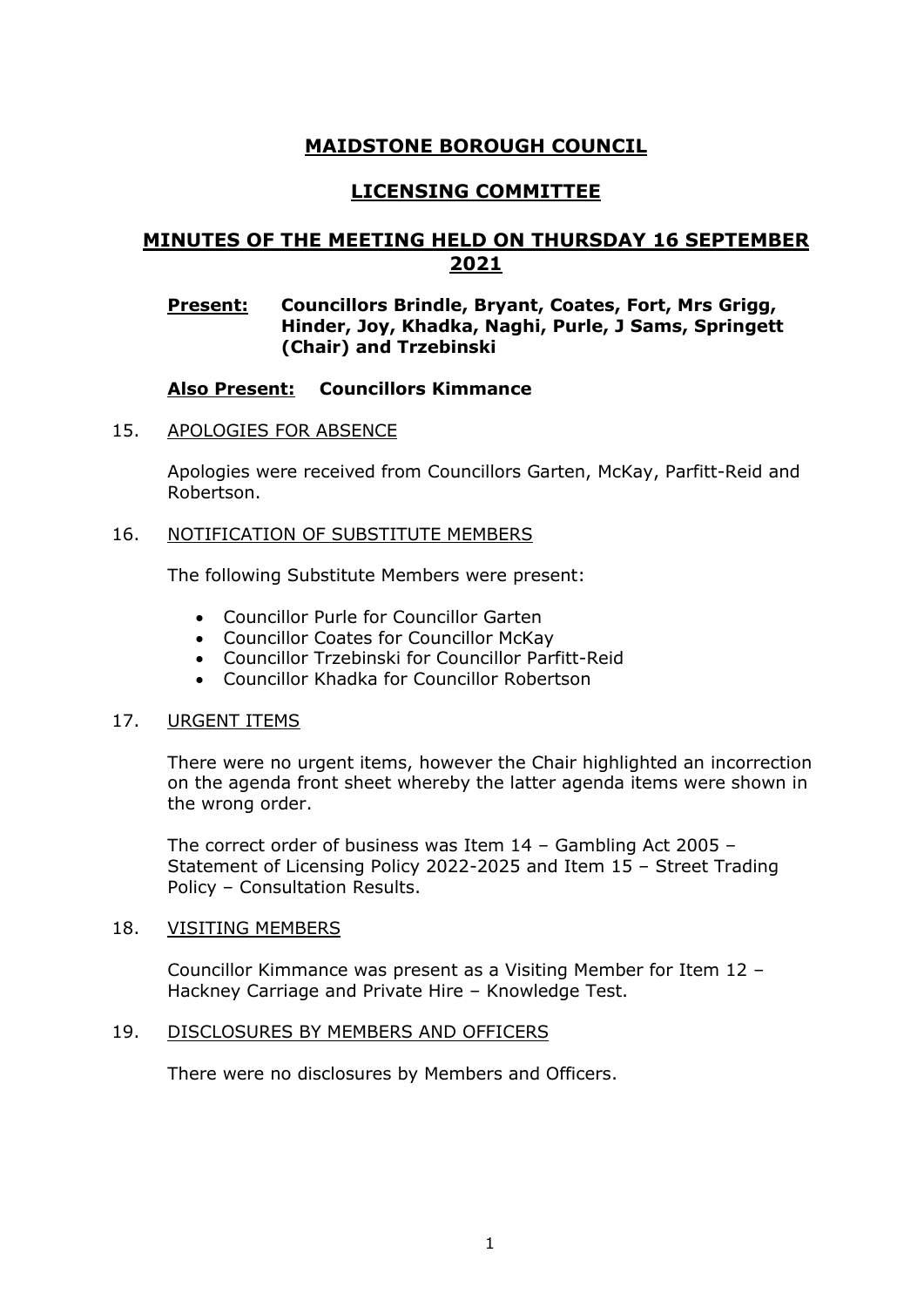### 20. DISCLOSURES OF LOBBYING

Councillors Brindle, Joy, Khadka, Grigg, Hinder, Naghi, Purle and J Sams had been lobbied on Item 12 – Hackney Carriage and Private Hire – Knowledge Test.

21. EXEMPT ITEMS

**RESOLVED:** That all items be taken in public as proposed.

22. MINUTES OF THE MEETING HELD ON 17 JUNE 2021

**RESOLVED:** That the Minutes of the Meeting held on 17 June 2021 be approved as a correct record and signed.

23. MINUTES OF THE LICENSING ACT 2003 SUB-COMMITTEE MEETING HELD ON 22 JULY 2021

**RESOLVED:** That the Minutes of the Licensing Act 2003 Sub-Committee Meeting held on 22 July 2021 be approved as a correct record and signed.

24. QUESTIONS AND ANSWER SESSION FOR MEMBERS OF THE PUBLIC

There were no questions from Members of the Public.

25. QUESTIONS FROM MEMBERS TO THE CHAIRMAN

There were no questions from Members to the Chairman.

26. HACKNEY CARRIAGE & PRIVATE HIRE - KNOWLEDGE TEST

Prior to the report's introduction Mr John Iandolo addressed the Committee on behalf of the Maidstone Taxi Trade.

The Head of Licensing Partnership introduced the report, referencing the proposal submitted on behalf of the taxi trade. The current Hackney Carriage and Private Hire Licensing Policy 2021-2026 reflected the national standards issued by the Department for Transport in July 2020, with temporary removal of the knowledge test not recommended.

In response to questions, the Head of Licensing Partnership confirmed that the inaccurate questions within the Knowledge Test had since been amended and that no candidates had been permitted to take the test until this had occurred. Those questions had been within the test since 2018. A total of 24 tests remained to be checked, with only one person currently having failed the test due to that particular question, with any candidates that had failed for that reason to be offered EQUO training and permitted to continue with their application if they wished to. The question concerning the usage of driver seatbelts would be amended or removed from the knowledge test following the trade's concerns.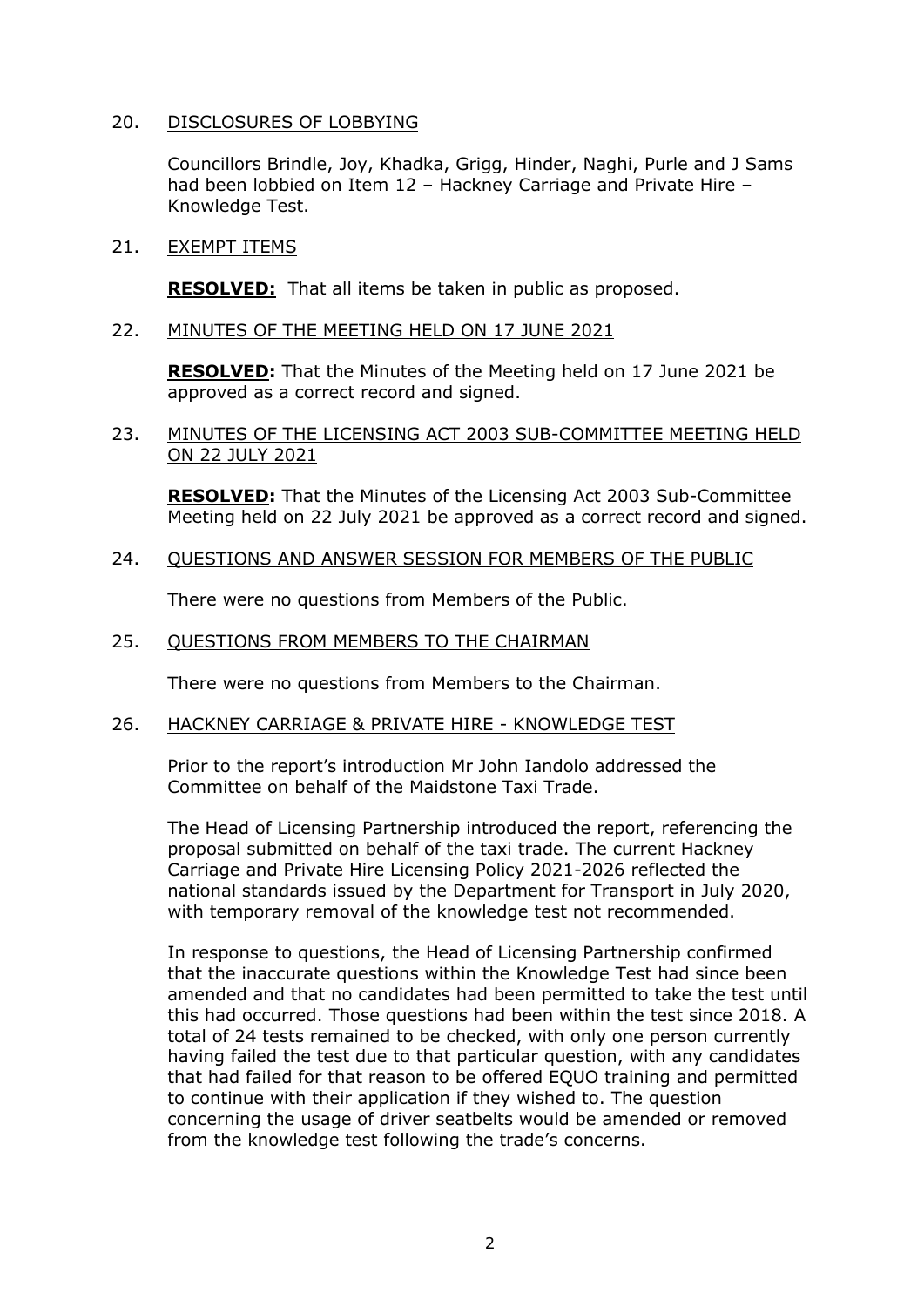The Senior Licensing Officer confirmed that all taxi drivers must undertake a DBS check and provide five-years' worth of addresses in the United Kingdom before a licence could be granted. If this was not possible, the appropriate embassy would be contacted to provide a 'Letter of Good Conduct'.

The cumulative impact of the previous inaccuracies within the knowledge test, the Covid-19 pandemic and Brexit on the number of taxi drivers available was noted by the Committee. Several Members expressed support for drivers being able to work and earn wages whilst they undertook training, as a practical solution to the problems being experienced by the trade. However, there were concerns that providing a temporary badge would be detrimental to the safety and security of passengers, as the driver's knowledge of a range of issues, for example the Council's enforcement policy, would not have been tested. The Head of Licensing Partnership confirmed that an EQUO test, which focused on safeguarding, was completed in addition to the knowledge test as part of the national standards issued in July 2020.

During the debate, Mr Iandolo was invited to answer questions from the Committee in relation to the training requirements placed on trainee taxi drivers, which included the wording of the knowledge test questions.

The Committee supported a reduction in the six-month time period during which applicants that had failed the knowledge test on three separate occasions could not retake the test, to facilitate entry into the trade with increased speed. It was felt that as the temporary six-month removal of the topography section from the knowledge test for private hire drivers was ongoing until November 2021, the trades proposal could be reconsidered once the full impact of the removal on the applicant's pass rates had been considered by the Committee. The Senior Licensing Officer stated that the pass rates had increased since its removal from the knowledge test and that the EQUO test was facilitated by an external company. The Committee requested to be provided with the same learning materials provided to all applicants for both the EQUO and Knowledge tests.

The Committee considered the suggestion of a working under a temporary licence, but this was not felt to be feasible due to its impact on the driver and operator licences already issued to various taxi companies, that would need to be amended.

### **RESOLVED:** That

- 1. The report be noted;
- 2. The time limit between three unsuccessful tests and the next attempt be reduced from six-months to one-month; and
- 3. Consideration of the taxi trade's proposal be deferred until the next meeting, pending the results of the knowledge test that had been amended, and the results of those tests be presented to that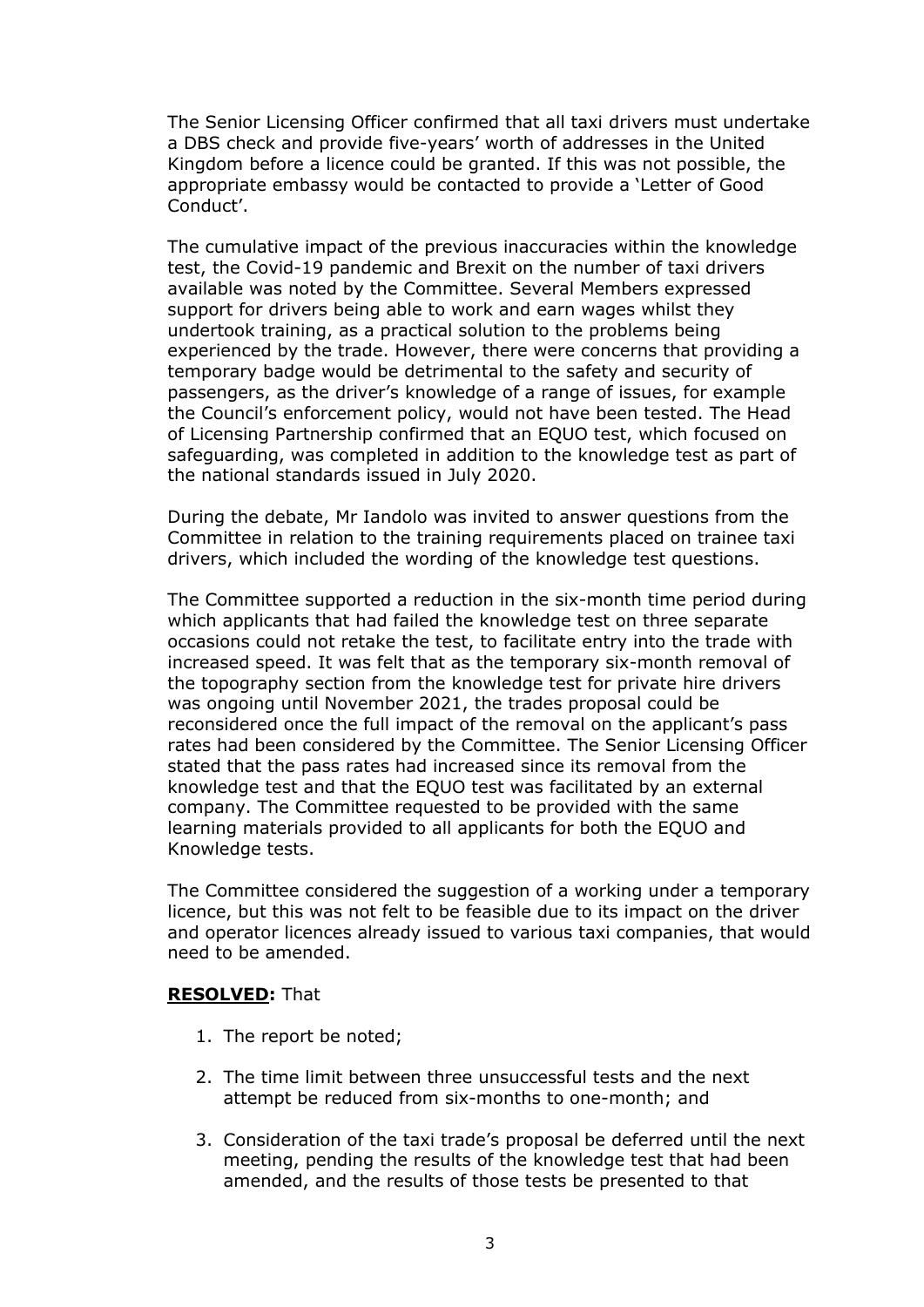meeting such that the Committee can review further extending the suspension of the topography test.

#### 27. THE LICENSING PARTNERSHIP – ANNUAL UPDATE

The Head of Licensing Partnership introduced the report which covered the period 1 April 2020 to 31 March 2021. The good performance of the partnership through the Covid-19 pandemic was highlighted.

In response to questions, the Head of Licensing Partnership confirmed that enforcement and compliance checks had been reduced whilst staff had been working from home during the pandemic. Future working arrangements and the enforcement targets set would be kept under review

The Head of Housing and Community Services confirmed that enforcement checks were being conducted and highlighted the role of the Police and Community Protection team in assisting with these visits. It was requested that any suspected breaches be reported to enable enforcement checks to take place.

The Committee wished to express their thanks to the Officers for their hard work.

### **RESOLVED:** That

- 1. The performance of the Licensing Partnership as outlined in the report, be noted; and
- 2. The Head of Licensing Partnership continue to provide an annual update on the Licensing Partnership Activity each municipal year;

### 28. STREET TRADING POLICY - CONSULTATION RESULTS

The Senior Licensing Officer introduced the report and reiterated that a public consultation on the draft Street Trading policy, attached as Appendix 3 to the report, had taken place between the 10 February 2021 until 13 March 2021.

The Senior Licensing Officer referenced the feedback shown within Appendix 2 to the report, which indicated that the policy was easy to understand.

In response to questions, the Head of Housing and Community Services confirmed that a separate User Guide for the policy would be made available.

### **RESOLVED:** That

1. The consultation responses as shown in Appendix 2 to the report, be noted; and